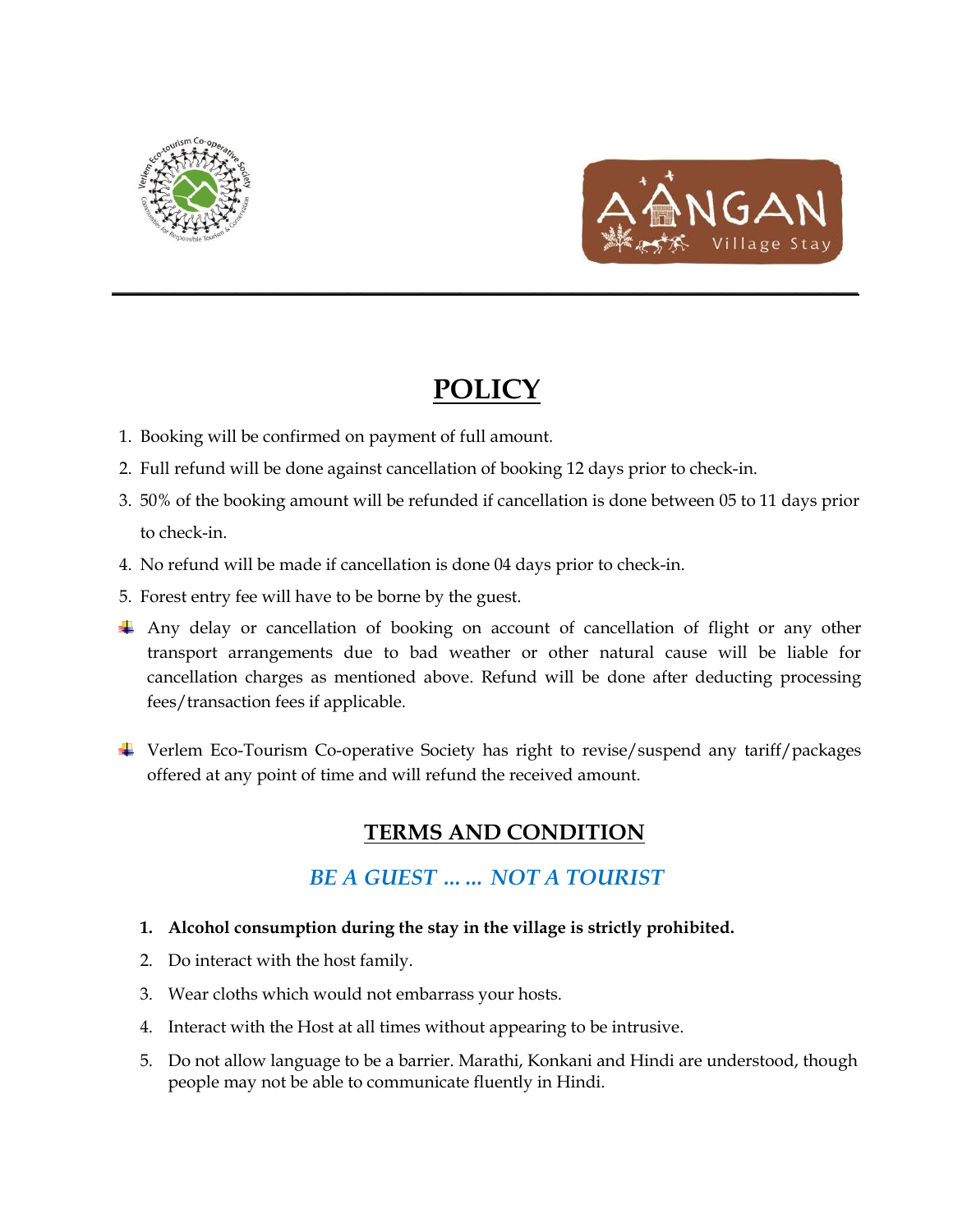- 6. Do learn a few local words to break the ice e.g. How are you? = *Kaso asa* (Male) and *Kashi asa* (Female), Greetings = *Namaskar*, Thank you/God bless = *Dev Bare Karu*
- 7. Respect local customs.
- 8. You will be staying in the house of your host. We intend to make your stay comfortable but do remember that the facilities are basic. While you share the bath with the host, the toilet in western style and independent.
- 9. Houses are allocated based on the rotation policy of the society and are spread out over a walkable distance of maximum 10 min. from each other.
- 10. Do use water judiciously. It is a precious resource and the hosts take a lot of efforts to make it available for you.
- 11. Do switch of electric gadgets when not in use. Electricity supply can be erratic, especially in monsoons but solar lights are available for your comfort.
- 12. Laundry service is not available. Kindly carry extra clothing or you can do your own washing.

**Temperature:** Max: 32˚C Min: 12˚C **Rainfall:** Moderate to High

## **SUGGESTED PACKING LIST**

- 1. Raincoat/umbrella during monsoon
- 2. Cap or hat
- 3. Waterproof shoes
- 4. Slipper and sandals. Be prepared to wade through streams. Sandals are the best footwear (necessary)
- 5. Extra socks and/or indoor slippers for indoor wear.
- 6. Backpack
- 7. Sunglasses
- 8. Binoculars (though it is available with the Society)
- 9. Torch light and head light if you are a night trekker.
- 10. Small notepad with pen to record sightings/experiences.
- 11. Leech socks for treks during monsoons (Can be made available at the Society office on payment)
- 12. Government recognized Identity proof (Must for Indian citizens) and passport (for foreign tourist).
- 13. Guide Books (though some are available with the Society)